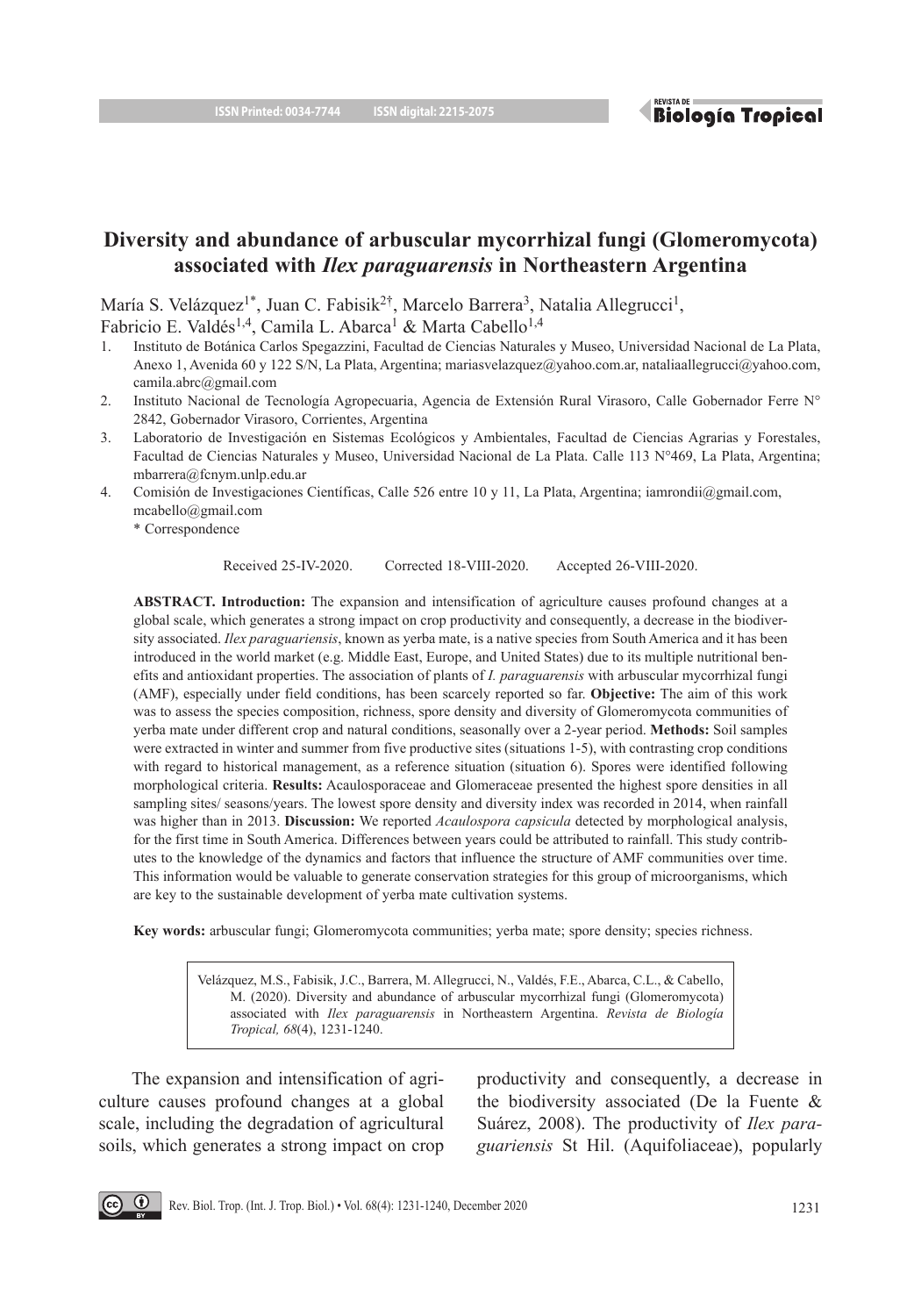known as "yerba mate", is severely affected by soil degradation (Bergotini et al., 2017). This species is native to Argentina, Brazil, Paraguay and Uruguay in South America. It has been introduced in the world market (e.g. Middle East, Europe, and United States) due to its multiple nutritional benefits and antioxidant properties (Heck & De Mejia, 2007).

It is essential to preserve the physical, chemical and biological soil properties in an optimum state for their agricultural sustainability. Plants rely on their interaction with a wide range of soil microorganisms for growth and survival. The microbial interactions and the relationship with plant growth responses and nutrition in the rhizosphere have been widely studied (Larsen, Jaramillo-López, Nájera-Rincon, & González-Esquivel, 2015). The arbuscular mycorrhizal fungi (AMF) (Phylum Glomeromycota) (Schüßler, Schwarzott, & Walker, 2001) are one of the rhizosphere microorganisms symbiotically associated with plants, which promote key ecosystem services related to soil fertility, plant health, and nutrition (Gianinazzi et al., 2010).

The association of plants of *I. paraguarensis* with AMF, especially under field conditions, has been scarcely reported so far. Andrade, Queiroz, Hermes, and Oliveira (2000) registered the presence of mycorrhizal colonization in roots of this species in Santa Catarina (Brazil) and Bergottini et al., (2017) detected the presence of AMF with high throughput sequencing of its root-associated microbiome. In addition, Velázquez, Fabisik, Abarca, Allegrucci, and Cabello (2018) studied the arbuscular mycorrhizal colonization in *I. paraguayensis* plants growing under different crop conditions and in natural environments. However, so far there are few data available on the species composition of AMF communities under field conditions.

Numerous edaphic factors, such as changes in soil pH, humidity, and availability of nutrients, anthropogenic disturbances and seasonality affect the structure and dynamics of Glomeromycota communities (Smith & Read, 2008). Jefwa et al. (2012) demonstrated that

changes in land use can affect the spore density of AMF, and the species richness and diversity of their communities. Besides soil disturbance, intrinsic factors related to AMF life strategies, host physiology and environmental conditions can also modify their sporulation patterns. Gai, Feng, Cai, Christie, and Li (2006) reported that the AMF sporulation is reduced under drought conditions, whereas Shi et al*.* (2006) consider that their sporulation does not follow a predictable pattern.

In Argentina, more than 60 % of the surface cultivated with yerba mate has serious problems of soil degradation due to inadequate agricultural practices maintained over time. Their recoveries demand not only the application of already developed technologies, but also the advance in research and innovations of existing tools. In this sense, AMF would play an important role. For this reason, it is necessary to know the composition of Glomeromycota communities and identify the factors that can affect their structure and dynamics. The aim of this work was to assess the species composition, richness, spore density and diversity of Glomeromycota communities of *I. paraguarensis* under different crop and natural conditions, seasonally over a 2-year period.

# MATERIALS AND METHODS

**Study area and Sampling sites:** This study was carried out in the provinces of Corrientes and Misiones, Northeastern Argentina. In this region, the soils are typical Kandihumultes of the Ultisol Order, and the climate is classified as humid subtropical, according to the Köppen classification*.* Samples were collected from five productive sites of *I. paraguarensis*  in Corrientes, with contrasting crop situations with regard to historical management. As a reference situation (situation 6), we used an area located in Misiones, with native trees of this species that grow spontaneously in the undergrowth forest. The chemical characterization of the sampling sites is found in Velázquez et al. (2018). The sampling sites corresponded to the following situations: *i*) Situation 1 (Y28) was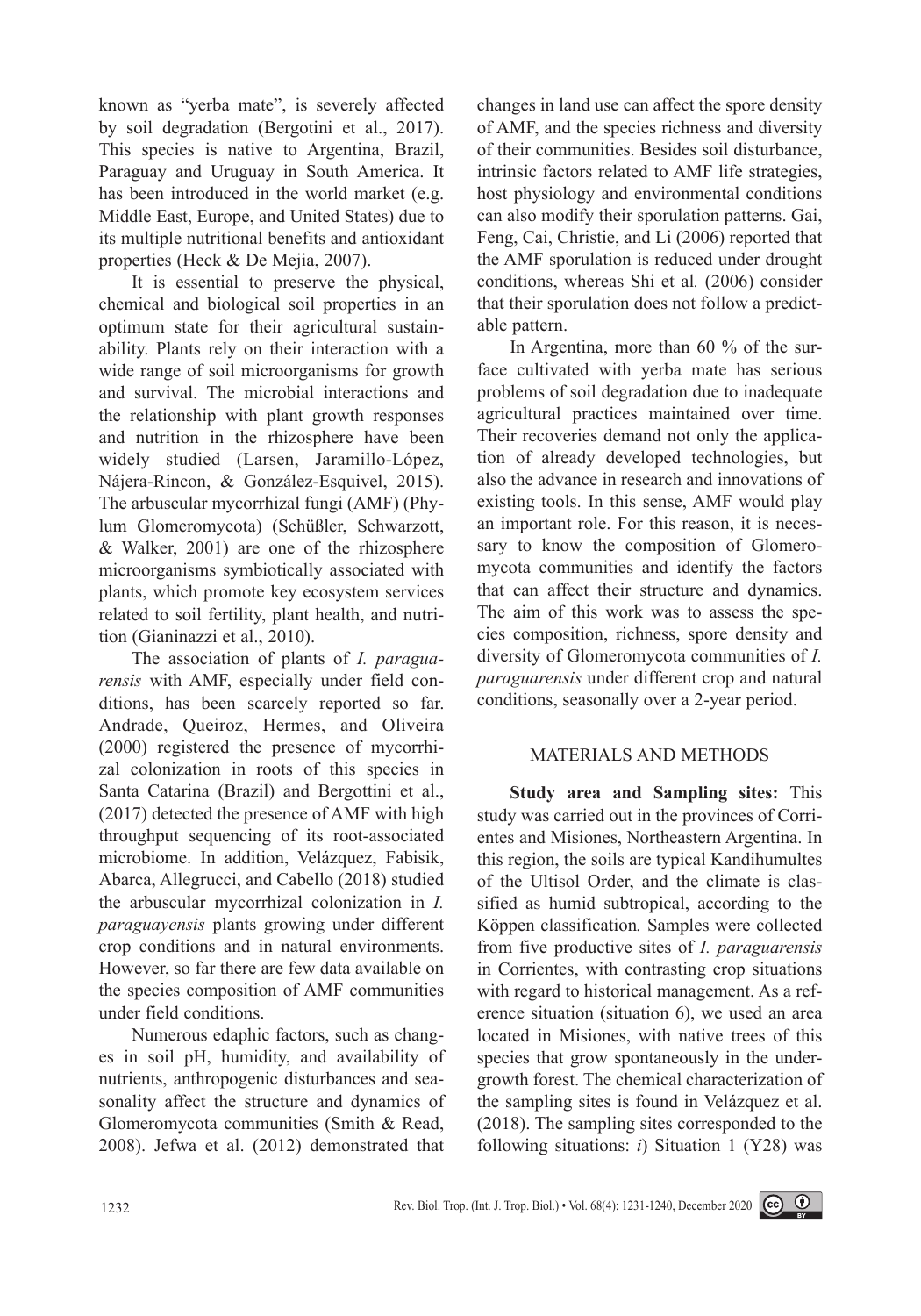implanted in 1928, with a density of 450 plants/ ha, there is no fertilizer application and there is continuous weed control by harrow disc. An intensive harvest is carried out at this site and the soil showed extreme deterioration; *(ii)* Situation 2 (Y24) is the oldest crop, implanted in 1920, with a density of 600 plants/ha, no fertilizers applied. In the last 15 years, it has been managed sustainably, and the harvest is moderate; *(iii)* Situation 3 (CU) was implanted in 1958, with a density of 1 000 plants/ha. It has fewer extractive harvests than the previous situations and the disk harrow was replaced by chemical weed control 10 years ago. Fertilizers are applied alternatively depending on resource availability; *(iv)* Situation 4 (CN) was implanted in 1984, with a density of 2 600 plants/ha, fertilization with 300 kg/ha/year N:P:K, and mechanical harvest; *(v)* Situation 5 (L49) was implanted in 1992, with a density of 4000 plants/ha, fertilization with 400 kg/ha/ year of N:P:K, and mechanical harvest; and *(vi)* Situation 6 (NAT), correspond to native trees growing spontaneously in the rainforest and not exploited commercially.

**Sampling:** Samples of soil from the rhizosphere of *I. paraguayensis* plants were collected in winter (July-August) and summer (November-December), which are respectively the stages of lower and higher physiological activity of yerba mate, during the years 2013 and 2014. At situations 1-5, we defined three transects along the plantation lines, which constituted the repetitions. Each transect was separated from the other by 10 plantation lines. At each transect, we collected a composite sample that consisted of 5-6 subsamples of rhizosphere soil. In the case of situation 6 (NAT), the distance between repetitions was 100 meters. We collected a total of 72 samples (6 sampling situations x 3 repetitions x 2 seasons x 2 years).

In the productive sites (situations 1-5), the mean rainfall of the last 15 years was 1923 mm, being the mean annual rainfall of 1697 mm and 2 462.9 mm in 2013 and 2014, respectively. The mean temperatures at these sites were 20.7 °C and 20.8 °C for 2013 and 2014, respectively. In the case of situation 6 (NAT), the mean rainfall of the last 15 years was 1 995 mm, being the mean annual rainfall of 1995.5 mm and 2 925 mm in 2013 and 2014, respectively. The mean annual temperatures at NAT for 2013 and 2014 were 20.9 °C and 20.7 °C, respectively. Fig. 1 shows the rainfall distribution during 2013-2014 in the sampling sites.

**Isolation and identification of AMF spores:** Arbuscular mycorrhizal fungi spores were obtained from 100 g (dry weight) of each soil sample by wet sieving using sieves of different mesh sizes (450-105-75-30 μm), and decanting (Gerdemann & Nicolson, 1963). The supernatant was then centrifuged in a sucrose gradient (Walker, Mize, & Nabb, 1982). Arbuscular mycorrhizal fungi species were identified following original species descriptions,



**Fig. 1.** Distribution of monthly rainfall (2013-2014). **A.** Situation 1-5, productive sites. **B.** Situation 6, native trees. The arrows indicate sampling dates.

 $\odot$ Rev. Biol. Trop. (Int. J. Trop. Biol.) • Vol. 68(4): 1231-1240, December 2020 1233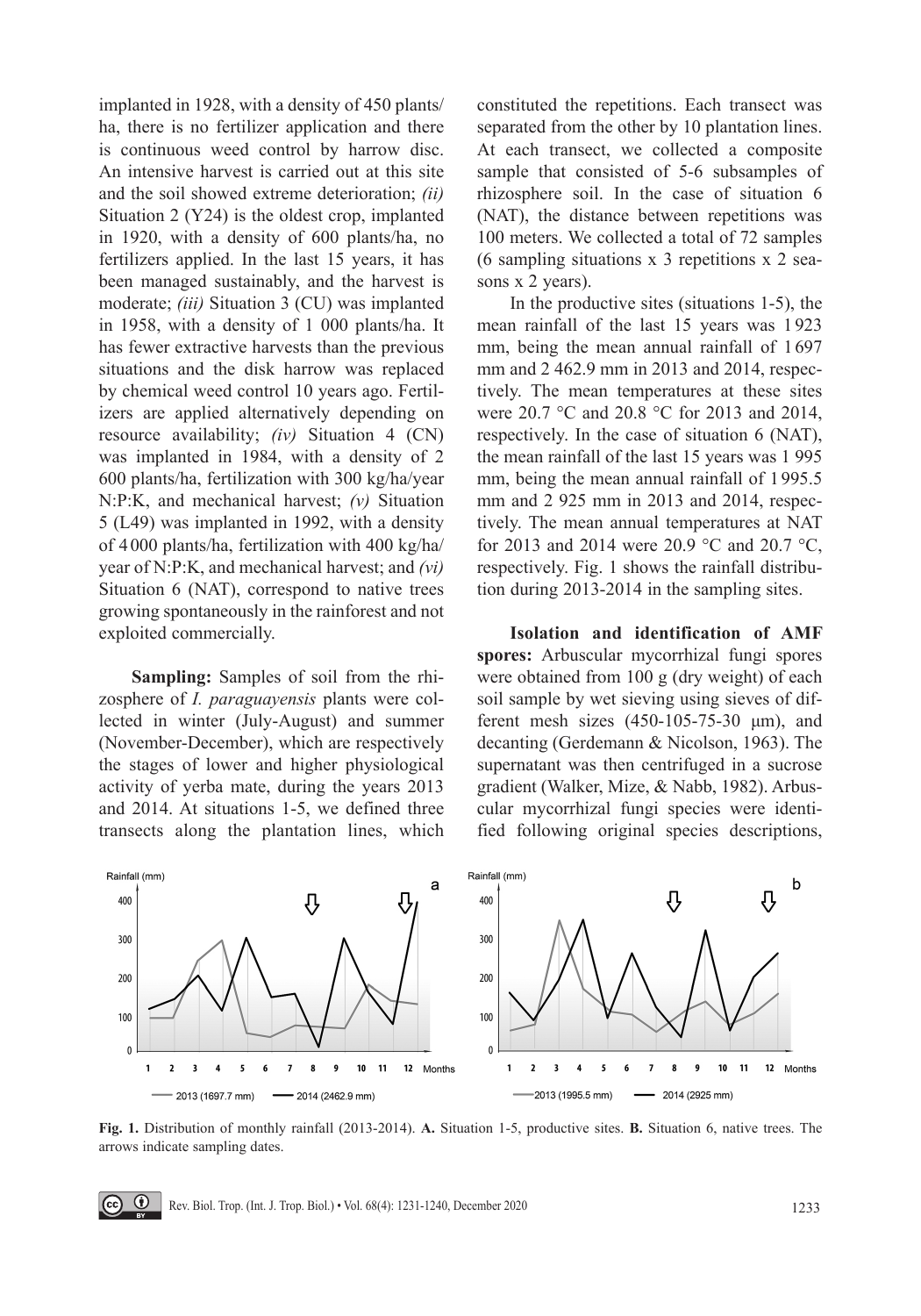taxonomically accepted criteria (Blaszkowski, 2012) of INVAM (International Culture Collection of Arbuscular and Vesicular-Arbuscular Mycorrhizal Fungi: http://invam.caf.wvu.edu), and http://www.arbuscular-mycorrhiza.net/ amphylo\_home.html

The structure of AMF community was analysed by the species richness (S, total number of different AMF taxa present in a sample), abundance (number of spores of each taxon in the sample), frequency observed (percentage of samples in which a taxon is recorded), total density of spores (total number of spores recorded), and Shannon´s diversity index (H′;  $H' = -\sum \pi i \ln \pi i$ , where  $\pi i$  is the relative abundance of the its species compared with the total of the species identified in the sample) (Magurran, 1988). All parameters were referred to 100 g of dry soil.

**Statistical analyses:** To evaluate the effect of the different sampling situations, seasons and years on the total spore density and diversity index, a multi-factor analysis of variance (ANOVA model I) followed by Tukey´s test (P  $\leq$  0.05) was used. All analyses were performed with InfoStat version 2012 (Di Renzo et al., 2012). A principal component analysis (PCA) was employed to explore the effect of years on the structure of AMF communities (MVSP, version 3.1).

# RESULTS

Twenty-three taxa of Glomeromycota belonging to 11 genera in the families Acaulosporaceae, Claroideoglomeraceae, Diversisporaceae, Entrophosporaceae, Gigasporaceae, Glomeraceae, and Pacisporaceae were recovered (Table 1).

All families were recovered throughout the 2-year period in at least one of the sampling sites (Table 2). Acaulosporaceae and Glomeraceae presented the highest spore densities in all sampling sites/ seasons/years. The rest of the families were scarcely represented, and some of them were present at only one sampling site per year. Six of the seven families were

recorded during the first year (2013), in which Entrophosporaceae and Pacisporaceae were absent only in winter and summer, respectively. The lowest spore density was recorded in winter 2014, which is consistent with the lowest diversity of families found at this sampling date, due to the absence of Claroideoglomeraceae, Entrophosporaceae, and Gigasporaceae. Entrophoporacae was the only family not reported in summer 2014.

Three species, *Acaulospora capsicula* (96%), *Glomus* sp. (92 %), and *Diversispora spurca* (79%), showed frequencies higher than 50 % and were registered in all sampling situations. *Acaulospora capsicula* is recorded for the first time in Argentina. *Acaulospora denticulata*, *A. excavata*, *A. rhemii*, *A. spinosa*, *Acaulospora* sp.1, *Funneliformis geosporum,* and *Rhizophagus clarum* were recorded with low frequency only during the first year of sampling, whereas *Claroideoglomus claroideum* and *Scutellospora gilmorei* were only found during the second year.

The total number of spores was significantly higher in 2013 than in 2014 ( $F = 24.7$ , df  $= 1$ ,  $P = < 0.0001$ ). No significant differences in the spore number were found between seasons or sampling sites (F = 3.51, df = 1, P =  $0.067$ ) and  $F = 1.3$ , df = 5, P = 0.2785, respectively). Significant differences were recorded only in the interaction Year x Season ( $F = 8.84$ , df =  $1, P = 0.0046$ , with the highest numbers in winter 2013.

Fig. 2 shows the diversity index (H') and the species richness (S) analysed by sampling site/seasons/years. Both indices showed higher values in 2013 ( $x_H$  = 0.95 and  $x_s$  = 4.5) than in 2014 ( $x_H$ = 0.77 and  $x_s$  = 3.11), but only the species richness (S) was significantly different between years (F = 19.08, df = 1, P = 0.0001).

Not significant differences were detected in H' and S index at sites ( $F = 2.77$ , d $f = 5$ ,  $P =$ 0.02 and  $F = 2.15$ ,  $df = 5$ ,  $P = 0.07$  respectively). The H' and S index was great in Y28 ( $x_H$ ) = 1.08 and  $x_s = 4$  respectively) and the lowest in Y24 ( $x_H$ , = 0.5) and L49 ( $x_s$  = 2).

The PCA biplot (Fig. 3) showed that 52 % of the total variation was explained by the first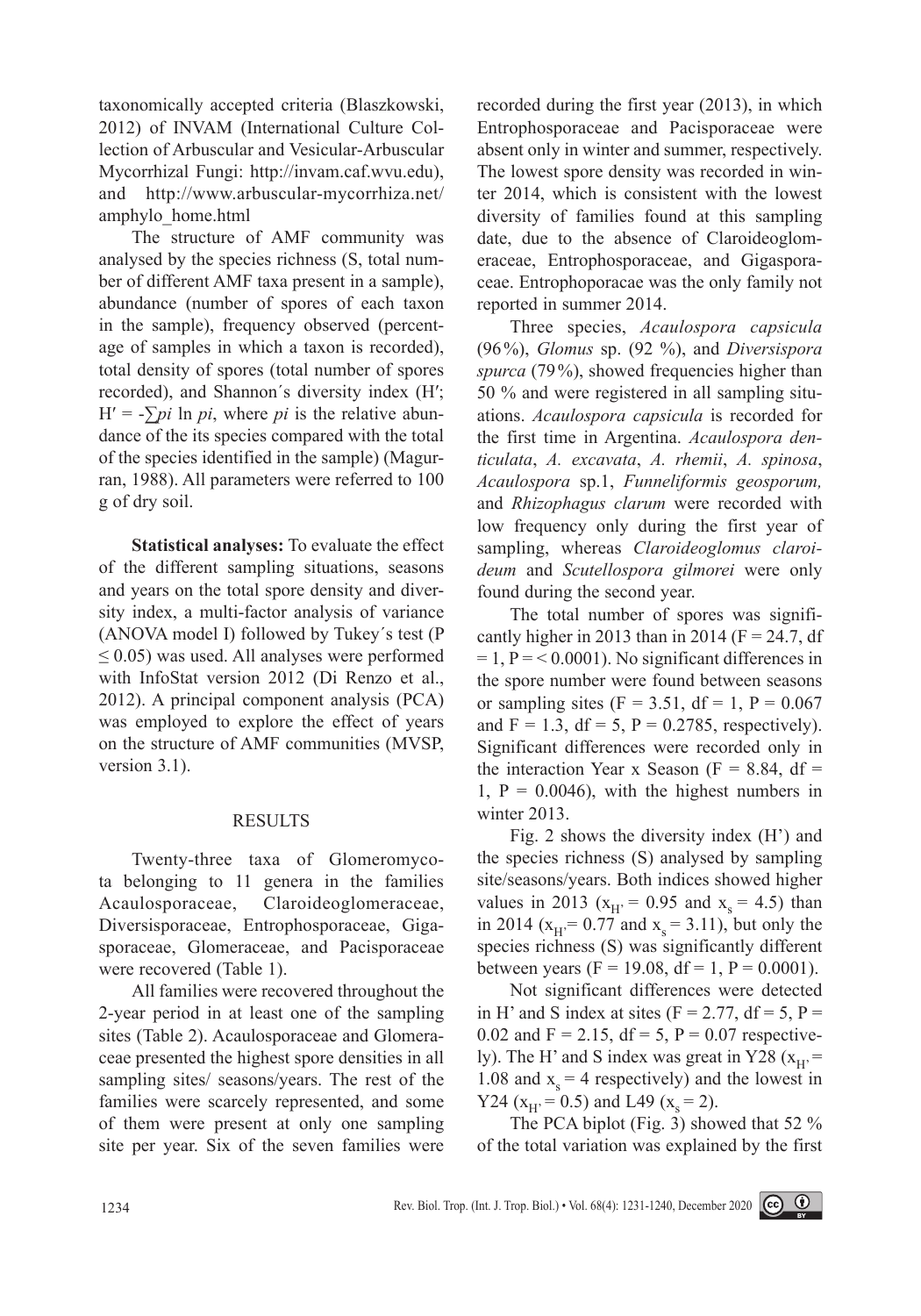|                           | Mean spore abundance (number of spores/100g of dry soil) and frequency $(F%o)$ of each taxon of Glomeromycota obtained |                |                          |                 |                 | over the study period (2013-2014) and in the two seasons (winter-summer) |                 |                 |                 |         |                                     |                      |                 |    |                |    |                             |          |                 |        |                 |                |        |                 |
|---------------------------|------------------------------------------------------------------------------------------------------------------------|----------------|--------------------------|-----------------|-----------------|--------------------------------------------------------------------------|-----------------|-----------------|-----------------|---------|-------------------------------------|----------------------|-----------------|----|----------------|----|-----------------------------|----------|-----------------|--------|-----------------|----------------|--------|-----------------|
|                           |                                                                                                                        |                |                          |                 |                 | 2013                                                                     |                 |                 |                 |         |                                     |                      |                 |    |                |    |                             | 2014     |                 |        |                 |                |        |                 |
| Phylum Glomeromycota      | Y28                                                                                                                    |                | L49                      |                 | Y24             |                                                                          | FO              |                 | NAT             |         | UU                                  |                      | Y28             |    | L49            |    | Y24                         |          | 3               |        | NAT             | <b>CU</b>      |        | $F\%$           |
| Acaulosporacea            | WIN SUM                                                                                                                |                | WIN                      | <b>NINS</b>     |                 | WIN SUM WIN SUM WIN SUM WIN SUM WIN                                      |                 |                 |                 |         |                                     |                      |                 |    |                |    | SUM WIN SUM WIN SUM WIN SUM |          |                 |        |                 | <b>WIN SUM</b> |        |                 |
| Acaulospora bireticulata  |                                                                                                                        |                |                          |                 |                 |                                                                          |                 |                 |                 |         | $\overline{\vee}$<br>$\overline{ }$ |                      |                 | 5  |                |    |                             |          |                 |        |                 |                |        | ${}^{\circ}$    |
| A. capsicula              | 101                                                                                                                    | $\sim$<br>Ą    | 89                       | $\circ$         | 83              | 127                                                                      | 8 <sup>o</sup>  | 26              | 69              | $\circ$ | 84                                  | $\circ$<br>95        | $\overline{19}$ | 23 | $\Box$         | 15 | $\overline{4}$              | $\delta$ | $\overline{6}$  | 13     | $\circ$         | $30\,$         | 53     |                 |
| A. denticulate            |                                                                                                                        |                | $\overline{\vee}$        |                 | $\triangledown$ |                                                                          |                 |                 |                 |         |                                     |                      |                 |    |                |    |                             |          |                 |        |                 |                |        |                 |
| A. excavate               |                                                                                                                        |                | $\overline{\vee}$        | 5               |                 |                                                                          |                 |                 |                 |         |                                     |                      |                 |    |                |    |                             |          |                 |        |                 |                |        |                 |
| A. laevis                 |                                                                                                                        |                | $\overline{\vee}$        | $\sim$          | $\sim$          |                                                                          | 4               |                 |                 |         |                                     |                      | $\mathbf{\sim}$ |    |                |    |                             |          |                 |        | $\sim$          |                | $\sim$ |                 |
| A. mellea                 |                                                                                                                        | $^{\circ}$     | 16                       | 4               | 15              | $\circ$                                                                  | $\triangledown$ | $\mathbf{\sim}$ | 34              | $\sim$  | $\overline{10}$                     |                      |                 | 3  |                |    | $\sim$                      | $\sim$   | $\Box$          | 3      |                 | $\sim$         |        |                 |
| A. rehmii                 | ▽                                                                                                                      |                |                          |                 |                 |                                                                          |                 |                 |                 |         |                                     |                      |                 |    |                |    |                             |          |                 |        |                 |                |        |                 |
| A. scrobiculata           |                                                                                                                        |                |                          |                 |                 |                                                                          |                 |                 | 3               |         | $\mathbf{\sim}$                     |                      |                 |    |                |    |                             |          |                 |        |                 |                |        | 8448748         |
| A. spinose                |                                                                                                                        |                |                          |                 |                 |                                                                          |                 |                 |                 |         |                                     |                      |                 |    |                |    |                             |          |                 |        |                 |                |        | 4               |
| Acaulospora sp            |                                                                                                                        |                |                          |                 |                 |                                                                          |                 |                 |                 |         |                                     |                      |                 |    |                |    |                             |          |                 |        |                 |                |        | $\overline{4}$  |
| Claroideglomeraceae       |                                                                                                                        |                |                          |                 |                 |                                                                          |                 |                 |                 |         |                                     |                      |                 |    |                |    |                             |          |                 |        |                 |                |        |                 |
| Clareidoglomus claroideum |                                                                                                                        |                |                          |                 |                 |                                                                          |                 |                 |                 |         |                                     |                      | $\mathbf{\sim}$ |    |                |    |                             |          |                 |        |                 |                |        | 4               |
| C. etunicatum             |                                                                                                                        |                | $\triangledown$          |                 |                 | $\sim$                                                                   |                 |                 |                 |         |                                     |                      |                 |    |                |    |                             |          |                 |        |                 |                |        | 84              |
| Diversisporaceae          |                                                                                                                        |                |                          |                 |                 |                                                                          |                 |                 |                 |         |                                     |                      |                 |    |                |    |                             |          |                 |        |                 |                |        |                 |
| Diversispora spurca       | $\circ$                                                                                                                |                |                          | $\mathbf{\sim}$ | $\mathbf{\sim}$ | 4                                                                        | $\triangledown$ |                 | $\mathbf{\sim}$ | 3       | 4                                   | $\mathbf{\sim}$<br>4 | 4               | 7  | $\circ$        |    | $\sim$                      | $\circ$  | 5               | $\sim$ |                 | 5              | 5      | 79              |
| Entrophosporaceae         |                                                                                                                        |                |                          |                 |                 |                                                                          |                 |                 |                 |         |                                     |                      |                 |    |                |    |                             |          |                 |        |                 |                |        |                 |
| Entrophospora infrequens  |                                                                                                                        |                |                          |                 |                 |                                                                          |                 |                 |                 |         |                                     |                      |                 |    |                |    |                             |          |                 |        | $\triangledown$ |                |        | 4               |
| Gigasporaceae             |                                                                                                                        |                |                          |                 |                 |                                                                          |                 |                 |                 |         |                                     |                      |                 |    |                |    |                             |          |                 |        |                 |                |        |                 |
| Gigaspora sp.             | $\mathbf{\sim}$                                                                                                        |                |                          |                 |                 |                                                                          |                 |                 |                 |         |                                     |                      |                 |    |                |    |                             |          |                 |        |                 |                |        | $\mathbf{13}$   |
| Racocetra fulgida         |                                                                                                                        |                | $\mathbf{\sim}$          |                 |                 |                                                                          |                 |                 |                 |         |                                     |                      |                 |    |                |    |                             |          |                 |        |                 |                |        | $\overline{21}$ |
| Scutellospora Gilmore     |                                                                                                                        |                |                          |                 |                 |                                                                          |                 |                 |                 |         |                                     |                      |                 |    |                |    |                             |          | $\mathbf{\sim}$ |        |                 |                |        | $\infty$        |
| Glomeraceae               |                                                                                                                        |                |                          |                 |                 |                                                                          |                 |                 |                 |         |                                     |                      |                 |    |                |    |                             |          |                 |        |                 |                |        |                 |
| Funneliformis geosporum   | 18                                                                                                                     |                | $\circ$                  | 5               |                 |                                                                          |                 |                 |                 |         |                                     |                      |                 |    |                |    |                             |          |                 |        |                 |                |        | 25              |
| F. mosseae                |                                                                                                                        |                |                          |                 |                 |                                                                          |                 |                 |                 |         |                                     | $\mathbf{\sim}$      |                 |    |                |    |                             |          |                 |        |                 |                |        | 33              |
| Glomus microaggregatum    |                                                                                                                        |                | ▽                        | ▽               |                 |                                                                          |                 |                 |                 |         |                                     |                      |                 |    |                |    |                             |          | $\mathbf{\sim}$ |        | $\sim$          |                |        | 33              |
| Glomus sp.                |                                                                                                                        | $\overline{c}$ | $\overline{\phantom{a}}$ | $\infty$        |                 |                                                                          |                 |                 |                 |         |                                     | $\Box$               | 3               | 7  | $\overline{0}$ |    | $\overline{ }$              | 28       | $\triangledown$ | $\sim$ |                 | 4              | 12     | 92              |
| Rhizophagus clarus        |                                                                                                                        |                | $\epsilon$               |                 |                 |                                                                          |                 |                 |                 |         |                                     |                      |                 |    |                |    |                             |          |                 |        |                 |                |        | 13              |
| Pacisporaceae             |                                                                                                                        |                |                          |                 |                 |                                                                          |                 |                 |                 |         |                                     |                      |                 |    |                |    |                             |          |                 |        |                 |                |        |                 |
| Pacispora sp              |                                                                                                                        |                | $\mathcal{L}$            |                 |                 |                                                                          |                 |                 |                 |         |                                     |                      |                 |    |                |    |                             |          |                 |        | $\triangledown$ |                |        | 4               |
| Total abundance           | 147                                                                                                                    | 88             | 130                      | 32              | 126 164         |                                                                          | 97              | 47              | 146             | 26      | 154                                 | 25<br>107            | 32              | 46 | 38             | 16 | 56                          | 57       | 82              | 12     | $\Box$          | $\frac{1}{4}$  | 72     |                 |

Site 1 (Y28); Site 2 (Y24); Site 3 (CU); Site 4 (CN); Site 5 (L49) and Site 6 (NAT). The data correspond to the mean of three replicate. Site 1 (Y28); Site 2 (Y24); Site 3 (CU); Site 4 (CN); Site 5 (L49) and Site 6 (NAT). The data correspond to the mean of three replicate.



TABLE 1 Mean spore abundance (number of spores/100g of dry soil) and frequency (F %) of each taxon of Glomeromycota obtained

TABLE 1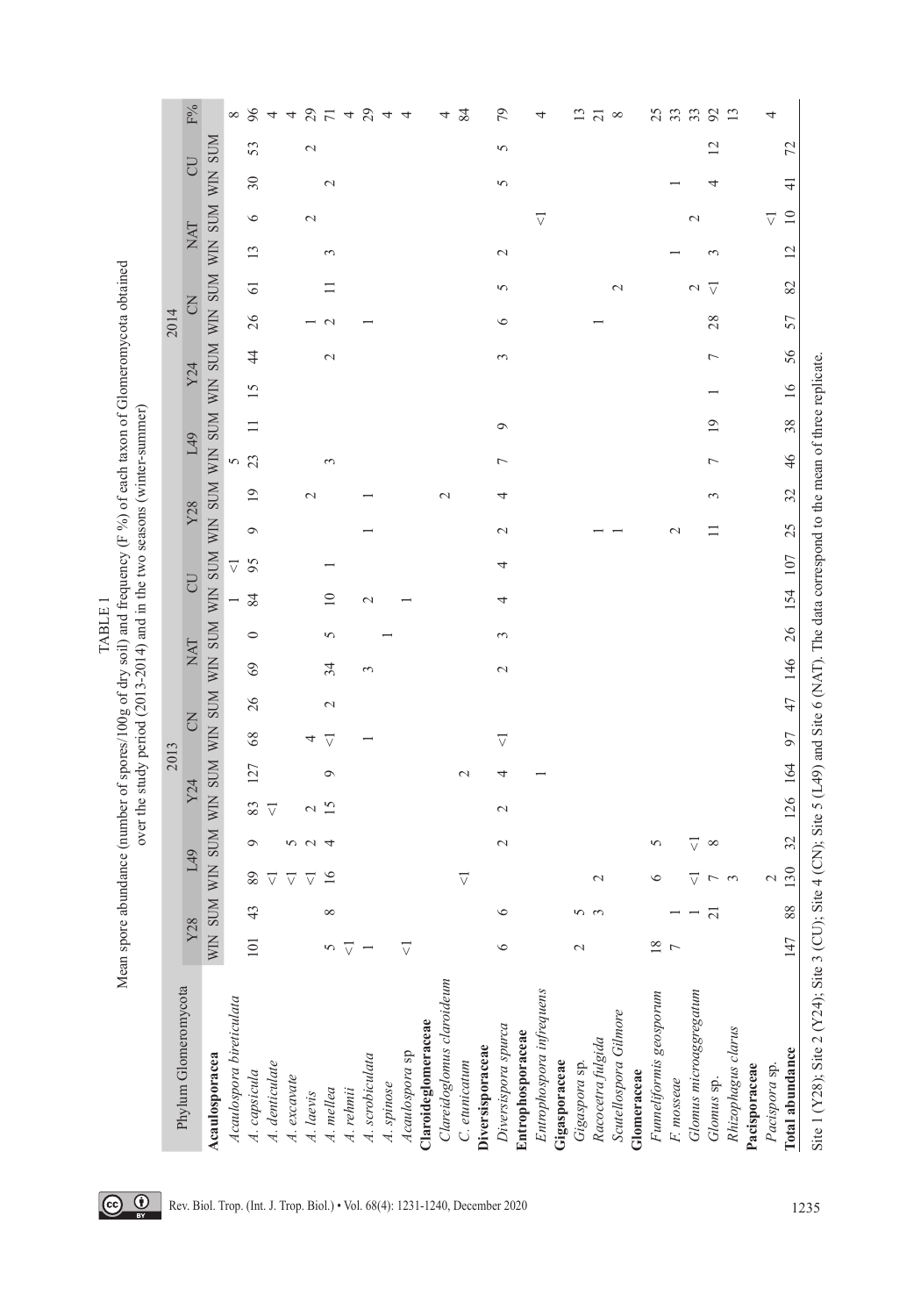

**Fig. 2.** Shannon´s diversity index (H') and species richness (S) of Glomeromycota over the study period (2013- 2014) and in the two seasons (winter-summer). Site 1 (Y28); Site 2 (Y24); Site 3 (CU); Site 4 (CN); Site 5 (L49) and Site 6 (NAT). (Species richness; Shannon´s diversity index). The data correspond to the mean of three replicates.

two axes, which separated the samples into two groups on opposite sides of the graph according to the years (2013 on the right and 2014 on the left). The species *A. capsicula, A. mellea,*  *F. geosporum* and *Glomus* sp. correlated positively with the first axis (0.48, 0.60, 0.43 and 0.34 respectively) and were associated to 2013 samples, while *G. microaggregatum* showed a



**Fig. 3.** Principal component analysis (PCA) of the relative abundances of AMF species over the study period (2013-2014) and in the two seasons (INV: winter-VE: summer). Site 1 (Y28); Site 2 (Y24); Site 3 (CU); Site 4 (CN); Site 5 (L49) and Site 6 (NAT). 1: 2013; 2: 2014.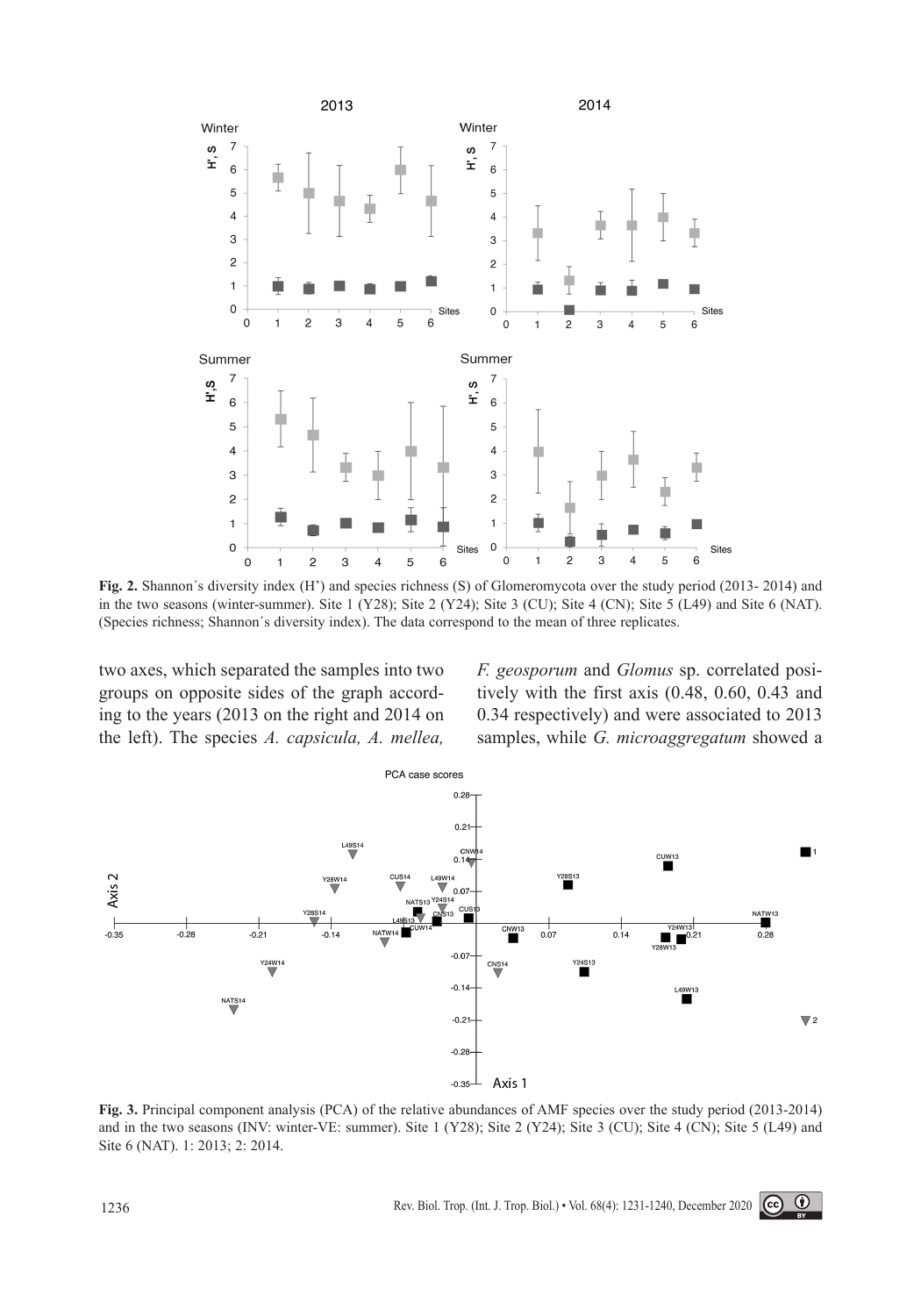|                            |                |    |    |         |     | 2013                 |   |        |  |                  |                |                |         |             | 2014        |                                                                     |     |                 |
|----------------------------|----------------|----|----|---------|-----|----------------------|---|--------|--|------------------|----------------|----------------|---------|-------------|-------------|---------------------------------------------------------------------|-----|-----------------|
| Spore number of the        | Y28            |    |    | 149     | Y24 |                      | E |        |  | NAT CU $Y28$ L49 |                |                |         | Y24         |             | $\mathsf{S}$                                                        | NAT |                 |
| Glomeromycota families     | <b>NIN SUM</b> |    |    |         |     |                      |   |        |  |                  |                |                |         |             |             |                                                                     |     |                 |
| Acaulosporaceae            | 108            |    |    |         |     |                      |   |        |  |                  |                |                |         |             |             | 108 21 100 135 74 19 105 13 98 96 9 22 32 11 13 46 30 72 16 8 32 55 |     |                 |
| <b>Iaroideoglomeraceae</b> |                |    |    |         |     |                      |   |        |  |                  |                |                |         |             |             |                                                                     |     |                 |
| Diversisporaceae           |                |    |    |         |     |                      |   | $\sim$ |  | $-3$ 1 1 2 4     |                | $\overline{a}$ | $\circ$ |             | $3 \quad 6$ |                                                                     |     | $\varsigma$     |
| Entrophosporaceae          |                |    |    |         |     |                      |   |        |  |                  |                |                |         |             |             |                                                                     |     |                 |
| Gigasporaceae              |                |    |    |         |     |                      |   |        |  |                  |                |                |         |             |             |                                                                     |     |                 |
| Glomeraceae                |                | 23 | 17 | $\circ$ |     | 23 21 21 18 39 10 52 |   |        |  | $\overline{9}$   | $\frac{13}{2}$ |                |         | 7 19 1 7 28 |             |                                                                     |     | $\overline{12}$ |
| Pacisporaceae              |                |    |    |         |     |                      |   |        |  |                  |                |                |         |             |             |                                                                     |     |                 |

Site 1 (Y28); Site 2 (Y24); Site 3 (CU); Site 4 (CN); Site 5 (L49) and Site 6 (NAT).Site 1 (Y28); Site 2 (Y24); Site 3 (CU); Site 4 (CN); Site 5 (L49) and Site 6 (NAI negative correlation (-0.31) whit axis 1 and was associated to 2014 samples.

## DISCUSSION

In this study, 23 taxa of AMF were report ed from the rhizospheric soil of *I. paraguaren sis* plants, considering all sampling situations during the 2 year-period. This number is lower than that reported for protected areas (Palen zuela, Ferrol, Boller, Azcón-Aguilar, & Oehl, 2008; Velázquez, 2010), but it is similar to that registered for agricultural soils (Oehl et al., 2003). The taxa recorded belong to seven fami lies of Glomeromycota. The families Acau losporaceae and Glomeraceae were present in all crop situations/seasons/years and showed the greatest numbers of species (Acaulospora ceae: 10, Glomeraceae: 5). These two families are often cited as contributing the most to the AMF total diversity in protected areas, natural ecosystems, and agricultural soils. It is impor tant to note that *Clareideoglomus claroideum* and *C. etunicatum*, which were identified in the present study and are currently within the Claroideoglomeraceae (Schüßler & Walker, 2010), were considered in the Glomeraceae by previous studies, and therefore, contributed to the density of this family. A 75.7 % of the Acaulosporaceae reported for science have been found in protected areas and natural envi ronments (Velázquez et al., 2008; Turrini & Giovannetti, 2012), whereas Glomeraceae have been registered mainly in agricultural soils (Jansa et al., 2002; Oehl et al*.,* 2003). Aidar, Carrenho, and Joly (2004) and Stürmer and Siqueira (2011) suggested that Glomeraceae have a wide range of tolerance to environmental conditions and ecosystem disturbances and therefore, can be considered as generalists.

Entrophosporaceae, Gigasporaceae, and Pacisporaceae showed a low frequency, and their presence was occasional in the different crop situations/seasons/years, without showing any tendency. According to Lovelock and Ewel (2005), the distribution patterns of the rela tive abundances of fungal species are difficult to interpret, because there is not enough data

TABLE 2 Spore number for members of the families Acaulosporaceae, Claroideoglomeraceae, Diversisporaceae, Entrophosporaceae, Gigasporaceae, Glomeraceae,

Spore number for members of the families Acaulosporaceae, Claroideoglomeraceae, Diversisporaceae, Entrophosporaceae, Gigasporaceae, Glomeraceae TABLE<sub>2</sub>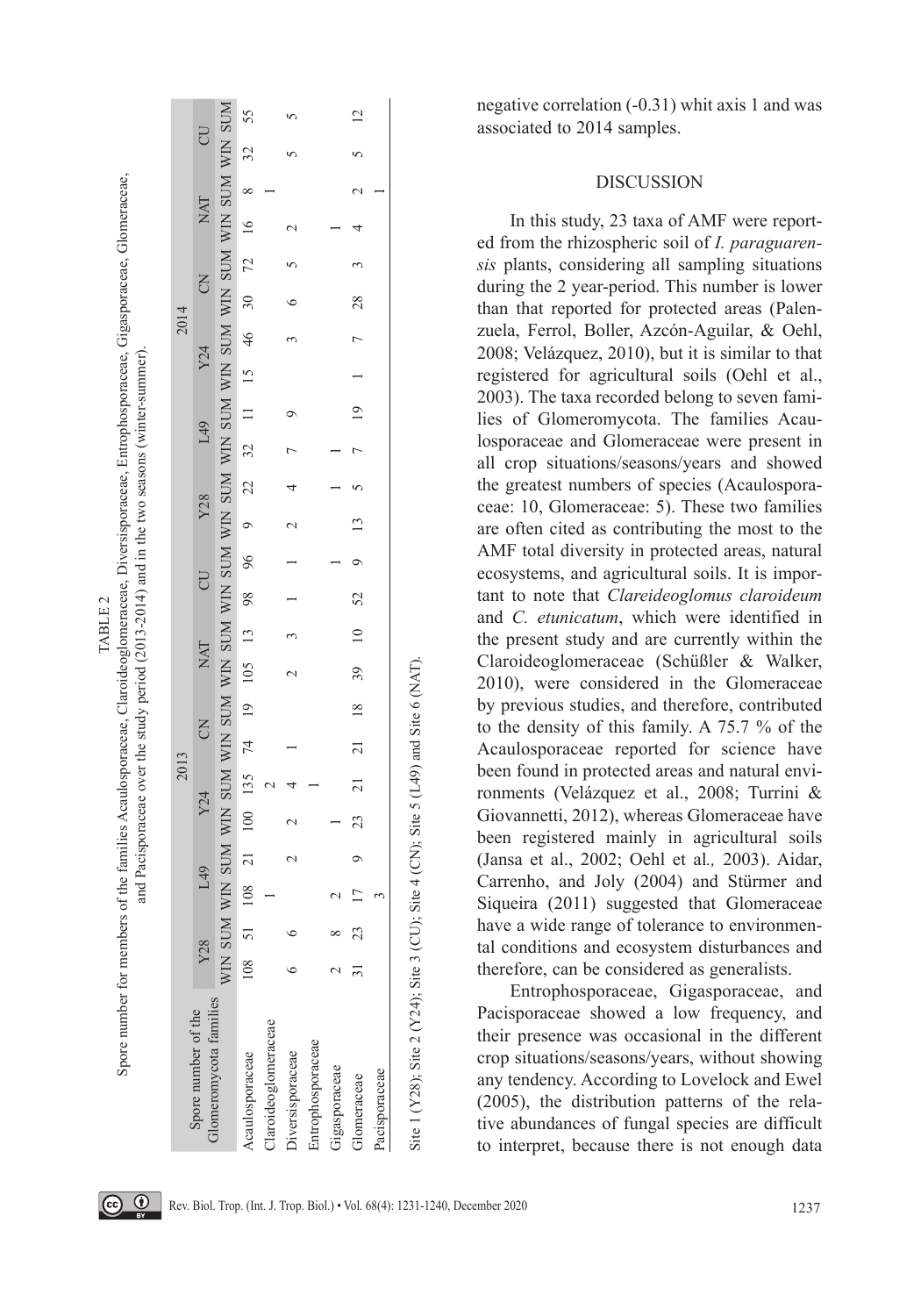on the ecology and physiology of most species. Among the species identified, the frequency of *A. capsicula*, *Glomus* sp. and *D. spurca* was higher than 50 % and were recorded in all crop situations/seasons/years analysed. *Acaulospora capsicula* is a new record for Argentina and South America. This species was originally described from the rhizosphere of *Ficaria verna* growing in a forest in northern Poland (Blaszkowski, 1990) and posteriorly, Schultz, Bever, and Morton (1999) found *A. capsicula* together with *D. spurca* associated with *Juncus conglomeratus*, *Salix triandra*, *Thuja occidentalis*, and *Triticum aestivum*, in the campus of Duke University, North Carolina. *Diversispora spurca* has been commonly reported worldwide, with already 20 records for South America. These two species together with *Glomus* sp., are included within the families Acaulosporaceae (*A. capsicula*), Diversisporaceae (*D. spurca*), and Glomeraceae (*Glomus* sp.), which are characterized by producing a high number of spores of small size and rapid germination. In general, they are considered to be opportunistic, because they can rapidly take advantage of favourable conditions under varied and fluctuating environments (Velázquez & Cabello, 2011).

In this study, the total abundance of spores was analysed seasonally in sites with different agricultural practices, over a 2-year period. Of the variables analysed, only the effect of the years influenced the spore density. A 77 % of the total spore number was recorded in 2013. The mean density of spores was greater in 2013  $(105$  spores/100 g of dry soil) than in 2014 (40) spores/100 g of dry soil). Rivera and Fernández (2003) classified the spore density as low (< 200 spores/50 g of soil), average (between 300-500 spores/50 g of soil) and high  $(>600$ spores/50 g of soil). However, these numbers might vary depending on whether they are natural ecosystems or agroecosystems. The differences in spore density that were found between the first and second year could be attributed to rainfall. Velázquez et al. (2018) highlighted that when analysing the effect of rainfall on the AMF colonization, it should be considered not only the annual rainfall but also its distribution, particularly during the three or four months prior to sampling. These authors observed that the vegetative state of yerba mate crop at a given time better reflects the water status of the soil during the previous three to four months. In this study, the lowest number of AMF spores was recorded in 2014, when rainfall was 89 % higher than in 2013. García, Mendoza, and Pomar (2008) observed that excessive water availability reduces the spore number in soil and that fluctuations in spore density are more related to this factor than to seasonal changes. The low number of spores reported herein for *I. paraguarensis* is comparable with our previous work (Velázquez et al., 2018), in which a significantly less spore number and higher values of colonization were recorded in 2014 than in 2013. Raguphathy and Mahvedan (1993) observed that the presence of internal and external mycelium increases during the rainy season when germination is favoured, with the consequent increase in colonization and decrease in spore abundance and diversity in the soil during these periods.

Similarly, the species richness (S) and diversity (H') showed the same trend mentioned above for the spore density. That is, the highest values of both indices were recorded during the first study year. The greater spore density was due to the greater number of families of Glomeromycota that led to higher species diversity.

In summary, the present study represents a diversity survey of Glomeromycota associated with *I. paraguarensis*, under different crop situations and natural conditions. *Acaulospora capsicula* is reported for the first time in South America. This study also contributes to the knowledge of the dynamics and factors that influence the structure of AMF communities over time. We hope that this information would be valuable to generate conservation strategies for this group of microorganisms, which are key players in the sustainable development of yerba mate cultivation systems, as well as in other tropical crops with similar characteristics.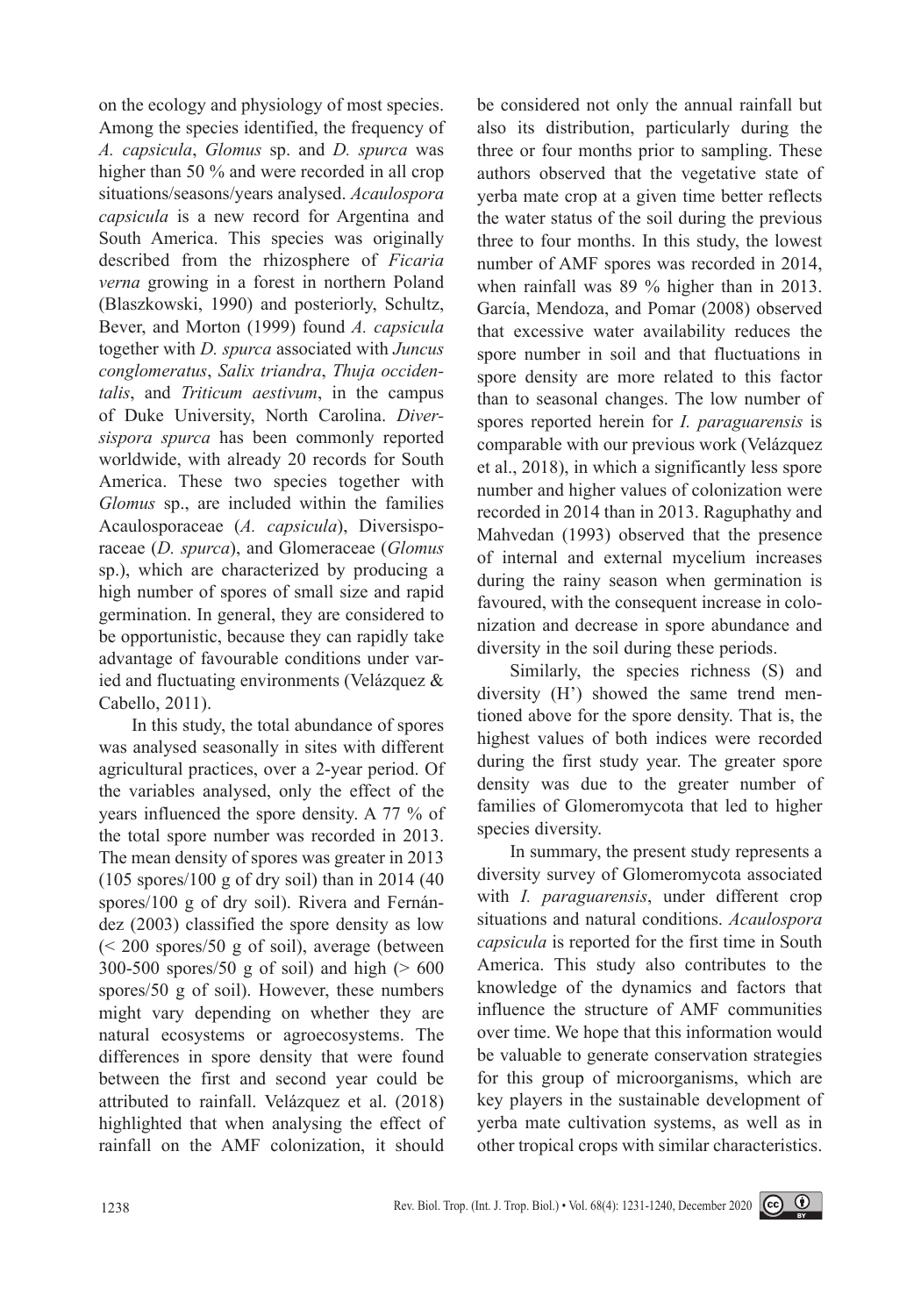**Ethical statement:** authors declare that they all agree with this publication and made significant contributions; that there is no conflict of interest of any kind; and that we followed all pertinent ethical and legal procedures and requirements. All financial sources are fully and clearly stated in the acknowledgements section. A signed document has been filed in the journal archives.

### ACKNOWLEDGMENTS

This study was partially supported by Comisión de Investigaciones Científicas de la Provincia de Buenos Aires and Universidad Nacional de La Plata (11/N 773).

#### RESUMEN

**Diversidad y abundancia de hongos micorrízicos arbusculares (Glomeromycota) asociados con** *Ilex paraguarensis* **en el noreste de Argentina. Introducción:** la expansión e intensificación de la agricultura provoca profundos cambios a escala mundial, lo que genera un fuerte impacto en la productividad de los cultivos y, en consecuencia, una disminución de la biodiversidad asociada*. Ilex paraguariensis*, conocida como yerba mate, es una especie nativa de América del Sur y se ha introducido en el mercado mundial (por ejemplo, Medio Oriente, Europa y Estados Unidos) debido a sus múltiples beneficios nutricionales y propiedades antioxidantes. La asociación de plantas de *I. paraguarensis* con hongos arbusculares (AMF), especialmente en condiciones de campo, ha sido escasamente documentada**. Objetivo:** El objetivo de este trabajo fue evaluar estacionalmente durante un período de 2 años: la composición de especies, la riqueza, la densidad de esporas y la diversidad de las comunidades Glomeromycota de yerba mate en diferentes cultivos y condiciones naturales. **Métodos:** Se extrajeron muestras de suelo en invierno y verano de cinco sitios productivos con condiciones de cultivo (situaciones 1-5), en contraste conal manejo histórico como situación de referencia (situación 6). Las esporas se identificaron siguiendo criterios morfológicos. **Resultados:** Acaulosporaceae y Glomeraceae presentaron las mayores densidades de esporas en todos los sitios de muestreo / estaciones / años. El índice más bajo de densidad y diversidad de esporas se registró en 2014, cuando las precipitaciones fueron más altas que en 2013. **Discusión:** Se registra por primera vez para América del Sur a *Acaulospora capsicula* identificada por caracteres morfológicos. Las diferencias entre años podrían atribuirse a las precipitaciones. Este estudio contribuye al conocimiento de la dinámica y los factores que influyen en la

estructura de las comunidades AMF a lo largo del tiempo. Esta información sería valiosa para generar estrategias de conservación para este grupo de microorganismos, que son clave para el desarrollo sostenible de los sistemas de cultivo de yerba mate.

**Palabras clave:** hongos arbusculares; comunidades de Glomeromycota; yerba mate; densidad de esporas; riqueza de especies.

#### REFERENCES

- Aidar, M.P.M., Carrenho, R., & Joly, C.A. (2004). Aspects of arbuscular mycorrhizal fungi in an atlantic forest chronosequence parque estadual turístico do Alto Ribeira (Petar), SP. *Biota Neotropica, 4*(2), 1-15.
- Andrade, A.C.S., Queiroz, M.H., Hermes, R.A.L., & Oliveira, V.L. (2000). Mycorrhizal status of some plants of the Araucaria forest and the Atlantic rainforest in Santa Catarina, Brazil. *Mycorrhiza 10*(3), 131-36.
- Bergottini, V.M., Hervé, V., Sosa, D.A., Otegui, M.B., Zapata, P.D., & Junier, P. (2017). Exploring the diversity of the root-associated microbiome of *Ilex paraguariensis* St. Hil. (Yerba Mate). *Applied Soil Ecology, 109*, 23-31.
- Blaszkowski, J. (1990). Polish Endogonaceae. VII. *Acaulospora capsicula* sp. nov. *Mycologia, 82*(6), 794-798.
- Blaszkowski, J. (2012). *Glomeromycota*. Institute of Botany, Kraków, Poland: Polish Academy of Sciences.
- De La Fuente, E.B., & Suárez, S.A. (2008). Problemas ambientales asociados a la actividad humana: la agricultura. *Ecología Austral, 18*(2), 239-252.
- Di Rienzo, J.A., Casanoves, F., Balzarini, M.G., Gonzalez, L., Tablada, M., & Robledo, C.W. (2012). *InfoStat versión 201*2. Grupo InfoStat, FCA, Universidad Nacional de Córdoba, Argentina.
- Gai, J.P., Feng, G., Cai, X.B., Christie, P., & Li, X.L. (2006). A preliminary survey of the arbuscular mycorrhizal status of grassland plants in southern Tibet. *Mycorrhiza, 16*(3), 191-196.
- García, I., Mendoza, R., & Pomar, M.C. (2008). Deficit and excess of soil water impacto in plant growth of *Lotus tenuis* by affecting nutrient uptake and arbuscular mycorrhizal simbiosis. *Plant Soil, 304*(1-2), 117-131.
- Gerdeman, J.W., & Nicolson, T.H. (1963). Spores of mycorrhizal *Endogone* species stracted from soil by west sieving and decanting. *Transaction of the British Mycological Society, 46*, 235-239.
- Gianinazzi, S., Gollotte, A., Binet, M., van Tuinen, D., Redecker, D., & Wipf, D. (2010). Agroecology:

Rev. Biol. Trop. (Int. J. Trop. Biol.) • Vol. 68(4): 1231-1240, December 2020 1239